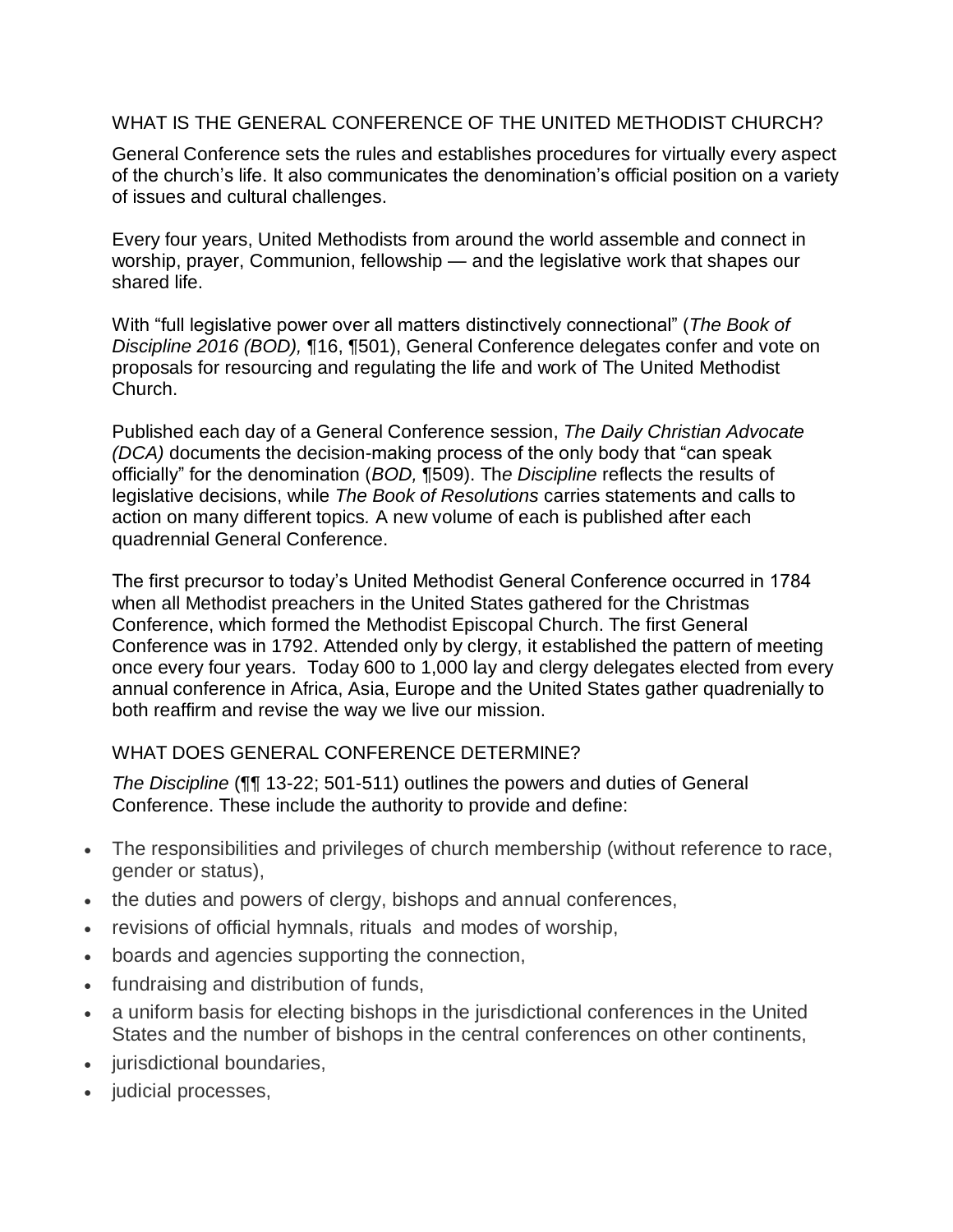- the establishment of commissions and
- "such other legislation as may be necessary subject to the limitations and restrictions of the Constitution of the Church" (¶ 16).

General Conference cannot revoke clergy or church members' right to trial/due process, eliminate bishops or change the General Rules. Amending the Constitution requires the approval of both two-thirds of the General Conference delegates and two-thirds of the total annual conference members voting, while changes to the Articles of Religion or Confession of Faith require the approval of three-fourths of those voting in both bodies.

#### WHAT IS A SPECIAL SESSION OF GENERAL CONFERENCE?

The Council of Bishops (all active and retired United Methodist bishops) or General Conference itself may call a special session of the assembly to deal with a specific issue facing the church, be that missional, bureaucratic, theological or cultural (*BOD* ¶14). The special session may only deal with the business defined in the call unless two-thirds or more of the delegates vote to consider other matters. Most of the delegates to a special session will have served in the previous General Conference.

The bishops called a special session of General Conference for Feb. 23-26, 2019 in St. Louis, Missouri, USA to address the unity of the church and the theological impasse related to human sexuality, specifically the church's ministry with, by and for LGBTQ individuals. This was only the second special session since the creation of The United Methodist Church in 1968. The first one in 1970 dealt with the organization of the new denomination.

## WHO ATTENDS GENERAL CONFERENCE?

Delegates to General Conference are equal numbers of laity and clergy elected by their annual conferences, missionary conferences or other approved autonomous or concordat churches with which The United Methodist Church has a special relationship. For example, the Methodist Church in Great Britain sends four voting delegates to each General Conference. Each annual conference has at least one clergy and one lay delegate. The total number of delegates is between 1,000 and 600. General Conference 2016 had 864; the 2020 session will have 862.

A formula determines the number of delegates each annual conference elects. The current formula calls for one clergy delegate per 375 active/retired clergy members of the conference, one clergy delegate for every 26,000 local church members and lay delegates equal to the total of clergy delegates. (*BOD* ¶ 511) Around half of the delegates at any General Conference served previously. All delegates participate in plenary sessions. Each also serves on a legislative committee. Most conferences also elect alternate delegates who participate in General Conference as needed to assure that each annual conference is fully represented throughout the session.

Bishops preside over General Conference but have neither vote nor voice in the sessions and may address the assembly only with its permission.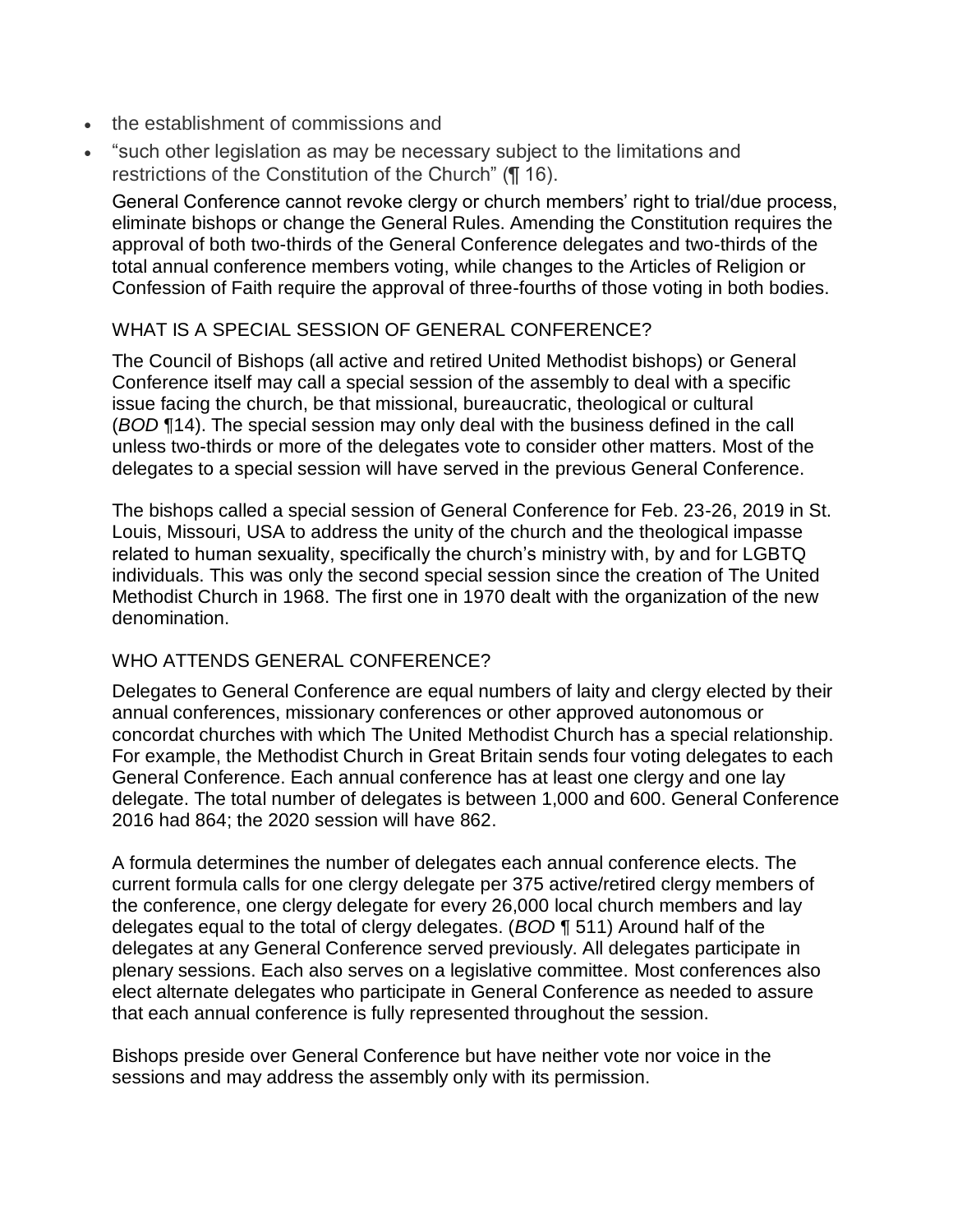Others who serve the General Conference process include a Secretary of General Conference (elected at the previous quadrennial gathering) and a Commission on the General Conference.

Others usually attending include staff and directors of the general agencies and advocacy caucuses.

Countless volunteers also attend to serve as pages and tellers, ushers, hosts and worship leaders and to fill many other roles.

Space permitting, anyone else who wishes to do so may attend General Conference, observe the legislative sessions and participate in worship and special events.

THE SECRETARY AND THE COMMISSION ON THE GENERAL CONFERENCE — WHAT DO THEY DO?

The General Conference secretary calculates the number of delegates to be elected from each annual conference. If the number is outside the 600-1,000 range, the Commission on the General Conference is authorized to adjust the total.

The secretary also works with 25 elected members of the Commission on the General Conference who select the site/venue, choose dates, establish the per diem reimbursement for delegates and make certain materials are available in the appropriate languages to allow all delegates to participate fully. To date all General Conferences have met in the United States — rotating among the five jurisdictions. The Commission on the General Conference is recommending that the assembly convene in Zimbabwe in 2028.

A petitions secretary receives, documents and edits petitions and resolutions and shares them online and in print in the *Daily Christian Advocate* (Advance, daily and final editions).

The Commission through its Committee on Agenda and Calendar develops the conference schedule and agenda and informs delegates of pertinent meetings and related documents. The secretary of General Conference also provides the accurate, permanent record of General Conference, which is published by the United Methodist Publishing House and housed at the General Commission on Archives and History.

#### WHO CAN PETITION GENERAL CONFERENCE?

Prior to each session, the secretary of General Conference or designated petitions secretary receives petitions from organizations, boards, commissions, congregations, caucuses and individual United Methodists. Any member of the church may submit a petition, which may be about anything related to the life and work of the church. Due at least 230 days before the opening session of General Conference, each petition can address only one paragraph of the *Discipline*. The person, group, agency or organization submitting a petition must sign it. Most petitions appear in the Advance edition of the *Daily Christian Advocate*, with any others provided to all delegates in print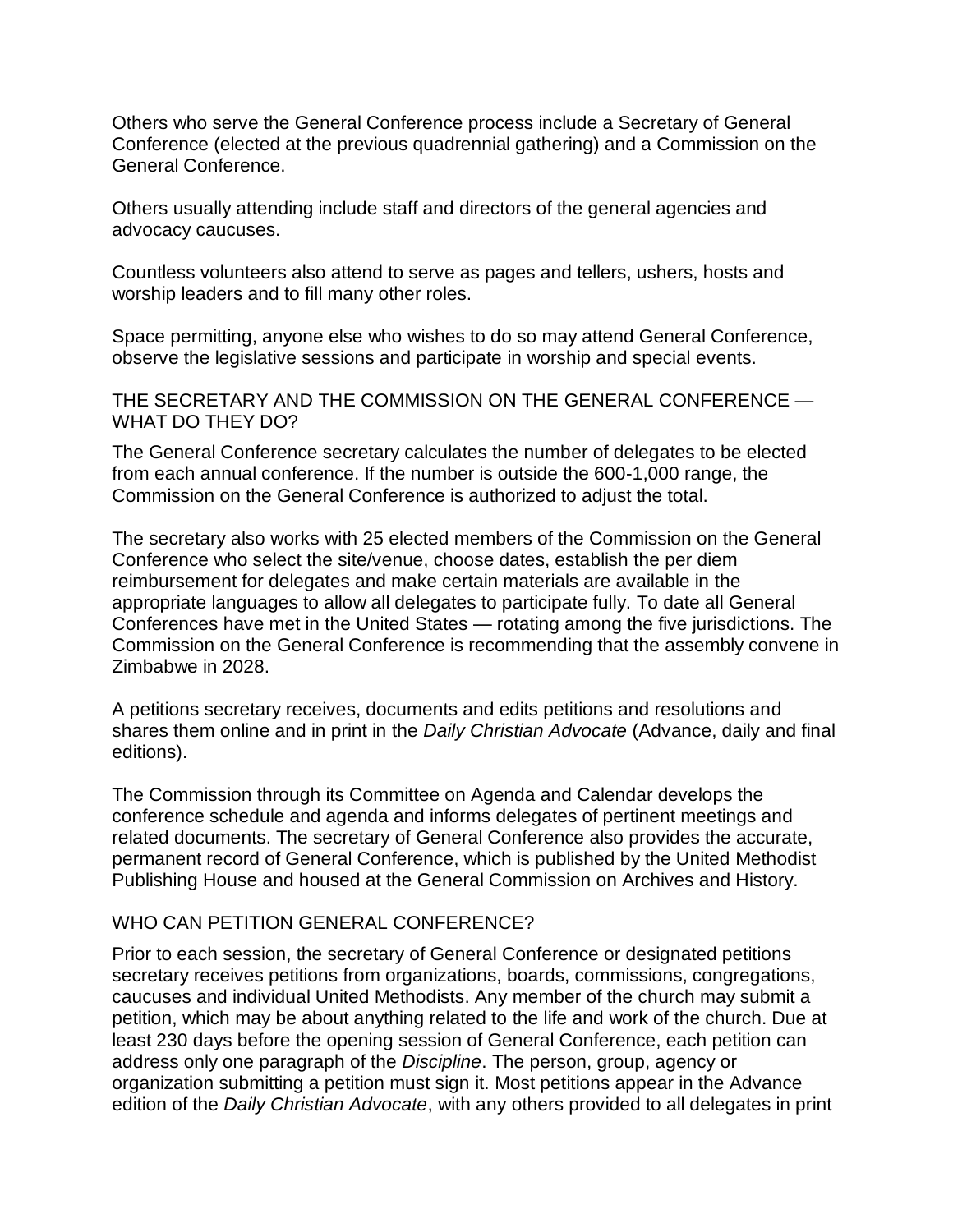and digital formats. Petitions are sorted and grouped by subject matter or the part of the *Discipline* they address (missions, finance, local church, etc.) and assigned to legislative committees for initial debate, discussion, revision and vote. These committees make it possible to review thousands of petitions — something impossible for the full gathering of delegates. Committees may combine petitions if there is significant overlap.

#### HOW IS GENERAL CONFERENCE CONDUCTED?

General Conference opens with worship and gathers for prayer and worship throughout the multi-day session. Following a roll call and establishing a quorum, the body adopts a Plan of Organization and Rules of Order. This sets the schedule, ground rules, duration and order for presenting General Conference business.

The quadrennial General Conferences usually last 11 days with delegates spending much of the first week reviewing petitions in legislative committees. The 2016 General Conference had 11 committees to which were assigned 1,068 petitions. A legislative committee votes to adopt, reject or refer each petition it considers and sends its vote to the full General Conference. If an established percentage of a legislative committee supports the proposed legislation, the petition is placed on a consent calendar. By adopting the consent calendar, General Conference adopt the legislation without further debate. A small number of delegates can remove an item from the consent calendar and place it before the full General Conference for debate and a vote. If a sizeable minority of a legislative committee disagrees with the majority, it can present a "minority report" to the plenary session. If a simple majority of the delegates approve, the minority report becomes new proposed legislation. Additional votes may make it church law. The Judicial Council is in session throughout General Conference. At the request of the assembly, it sometimes reviews legislation either before or after delegates consider it.

All approved legislation becomes part of *The Book of Discipline*, which is available in print and online versions.

General Conference also adopts a quadrennial budget. The total amount is then apportioned to the annual conferences to fund global and connectional ministries of the denomination, including specific missional initiatives, the work of general agencies and bishops, interfaith and ecumenical work, support for seminaries and their students, historically black colleges, Africa University and General Conference.

Each General Conference also generates statements representing the official position of The United Methodist Church on a variety of contemporary issues and challenges. When approved by a simple majority of the delegates, these statements become part of *The Book of Resolutions*. Grouped under the same headings as the Social Principles in the *Discipline,* the resolutions express the official church position on everything from gambling and gun violence to health care and human cloning (view the [free online](https://www.cokesbury.com/forms/DynamicContent.aspx?id=87&pageid=920#9569)  version of the 2016 *[Book of Resolutions](https://www.cokesbury.com/forms/DynamicContent.aspx?id=87&pageid=920#9569)*). While not binding on all United Methodists, they provide a thoughtful articulation and practical appropriation of Wesleyan faith for our time. As official statements from the only body authorized to speak for The United